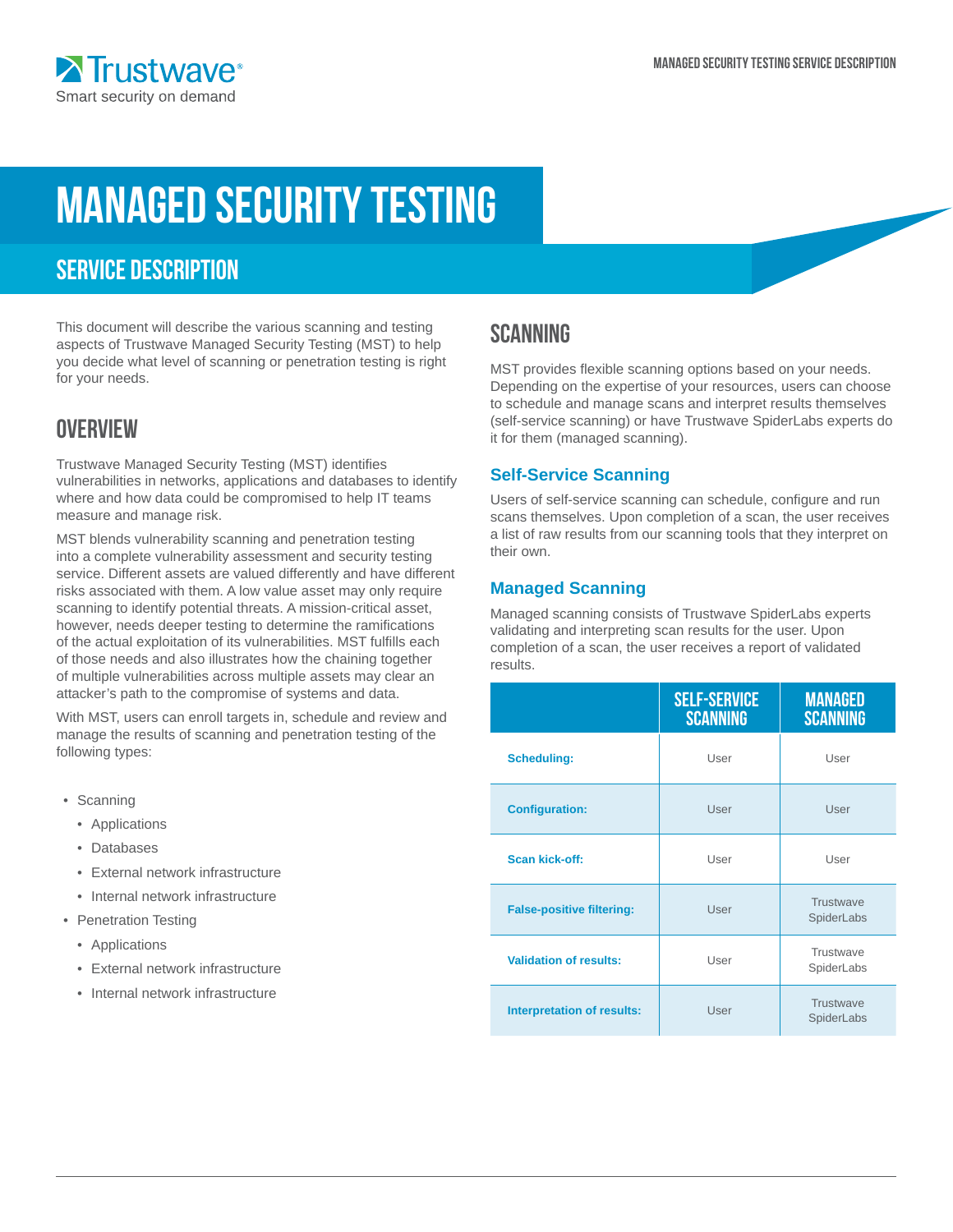## Levels and Types of Scanning

## **Application Scanning**

| <b>SERVICE</b>                                                          | <b>NUMBER OF TESTS</b>                                                     | <b>DESCRIPTION</b>                                                                                                                                                                                                                                                                                                                                                                                                                                                                                |
|-------------------------------------------------------------------------|----------------------------------------------------------------------------|---------------------------------------------------------------------------------------------------------------------------------------------------------------------------------------------------------------------------------------------------------------------------------------------------------------------------------------------------------------------------------------------------------------------------------------------------------------------------------------------------|
| <b>Self-Service Compliance</b><br><b>Scan Enrollment</b>                | Four (4) Application Compliance scans<br>-unlimited scanning available     | Cloud-based application scanning that will perform the minimum required checks<br>to meet compliance requirements. The client will setup, configure and manage<br>the scans and review and manage the results on their own.                                                                                                                                                                                                                                                                       |
| <b>Self-Service Best Practices</b><br><b>Scan Enrollment</b>            | Four (4) Application Best Practices scans<br>-unlimited scanning available | Cloud-based application scanning that will fulfill compliance requirements but<br>extend beyond to run a set of vulnerability checks designed to address a broader<br>array of security concerns to assist organizations in protecting their information<br>systems. The client will setup, configure and manage the scans and review and<br>manage the results on their own.                                                                                                                     |
| <b>Managed Compliance</b><br><b>Review Scan Enrollment</b>              | Four (4) Managed Application<br><b>Compliance Review Scans</b>             | Cloud-based managed application scanning that will perform the minimum<br>required checks to meet compliance requirements. The client will enroll the<br>target and schedule the scan, and Trustwave SpiderLabs experts will configure<br>and execute the scans and review and manage the results in order to provide a<br>report of validated findings.                                                                                                                                          |
| <b>Managed Best Practices As-</b><br>sessment<br><b>Scan Enrollment</b> | Four (4) Managed Application Best<br><b>Practices Assessment Scans</b>     | Cloud-based application scanning that will fulfill compliance requirements but<br>extend beyond to run a set of vulnerability checks designed to address a broader<br>array of security concerns to assist organizations in protecting their information<br>systems. The client will enroll the target and schedule the scan, and Trustwave<br>SpiderLabs experts will configure and execute the scans and review and man-<br>age the results in order to provide a report of validated findings. |

## **Database Scanning**

| <b>SERVICE</b>                                                                        | <b>NUMBER OF TESTS</b>                                              | <b>DESCRIPTION</b>                                                                                                                                                                                                                                                                                                                                                                                                                                                                           |
|---------------------------------------------------------------------------------------|---------------------------------------------------------------------|----------------------------------------------------------------------------------------------------------------------------------------------------------------------------------------------------------------------------------------------------------------------------------------------------------------------------------------------------------------------------------------------------------------------------------------------------------------------------------------------|
| <b>Managed Compliance Re-</b><br><b>view Scan Enrollment</b>                          | Four (4) Managed Database<br>Assessment Scans                       | Cloud-based managed database scanning that will perform the minimum<br>required checks to meet compliance requirements. The client will enroll the<br>target and schedule the scan, and Trustwave SpiderLabs experts will configure<br>and execute the scans and review and manage the results in order to provide a<br>report of validated findings.                                                                                                                                        |
| <b>Managed Best Practices</b><br><b>Assessment Scan</b><br><b>Enrollment (Tier 0)</b> | Four (4) Managed Database Best<br><b>Practices Assessment Scans</b> | Cloud-based database scanning that will fulfill compliance requirements but<br>extend beyond to run a set of vulnerability checks designed to address a broader<br>array of security concerns to assist organizations in protecting their information<br>systems. The client will enroll the target and schedule the scan, and Trustwave<br>SpiderLabs experts will configure and execute the scans and review and<br>manage the results in order to provide a report of validated findings. |

## **Internal or External Network Scanning**

| <b>SERVICE</b>                                                                           | <b>NUMBER OF TESTS</b>                                             | <b>DESCRIPTION</b>                                                                                                                                                                                                                                                                                                                                                                                                                                                                          |
|------------------------------------------------------------------------------------------|--------------------------------------------------------------------|---------------------------------------------------------------------------------------------------------------------------------------------------------------------------------------------------------------------------------------------------------------------------------------------------------------------------------------------------------------------------------------------------------------------------------------------------------------------------------------------|
| <b>Managed Best Practices</b><br><b>Assessment Scan</b><br><b>Enrollment</b><br>(Tier 0) | Four (4) Managed Network Best<br><b>Practices Assessment Scans</b> | Cloud-based network scanning that will fulfill compliance requirements but<br>extend beyond to run a set of vulnerability checks designed to address a broader<br>array of security concerns to assist organizations in protecting their information<br>systems. The client will enroll the target and schedule the scan, and Trustwave<br>SpiderLabs experts will configure and execute the scans and review and<br>manage the results in order to provide a report of validated findings. |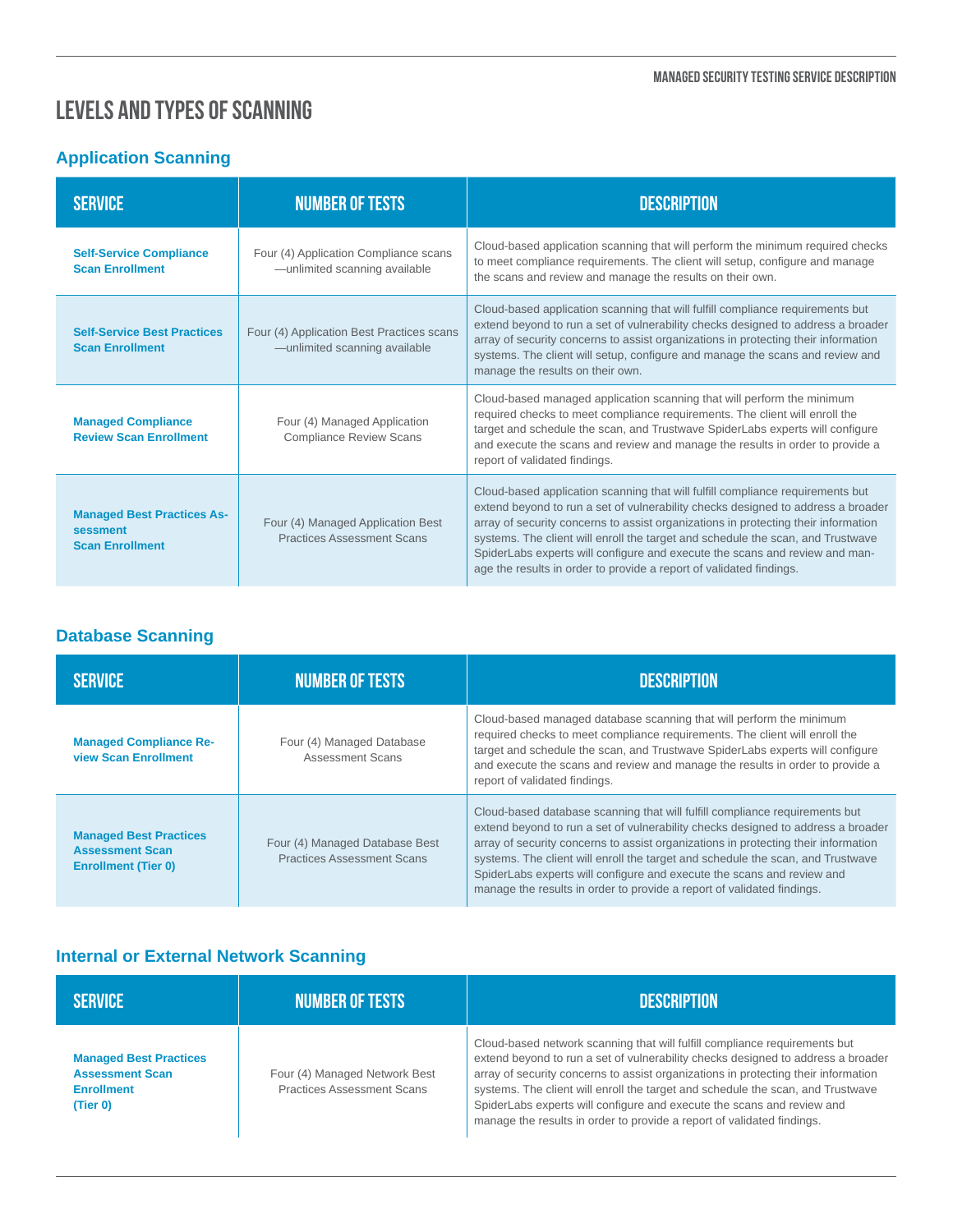#### Managed security testing Service Description

#### **Non-MST, Licensed Scanning Options**

Trustwave delivers MST scanning via the cloud. For licensed options, see product and service descriptions for Trustwave AppDetectivePRO or DbProtect for databases and for Trustwave App Scanner Enterprise. Licensed options are not available for internal vulnerability scanning or external vulnerability scanning for networks.

## Penetration Testing

With penetration testing, MST provides different levels of testing based on your needs. Testing tiers start with basic tests designed for small environments with minimal requirements (i.e. PCI Compliance) and can expand to our most thorough advanced tests for larger and more complex environments with no constraints on the level of testing.

# Levels and Types of Penetration Testing

#### **Application Penetration Testing**

| <b>SERVICE</b>                                                | <b>NUMBER OF TESTS</b>                                                                                                                                                            | <b>DESCRIPTION</b>                                                                                                                                                                                                                                                                                                                                                                                                                                                                  |
|---------------------------------------------------------------|-----------------------------------------------------------------------------------------------------------------------------------------------------------------------------------|-------------------------------------------------------------------------------------------------------------------------------------------------------------------------------------------------------------------------------------------------------------------------------------------------------------------------------------------------------------------------------------------------------------------------------------------------------------------------------------|
| <b>Tier 1 Basic Test Enrollment</b>                           | Four (4) Managed Application Best<br><b>Practices Assessment Scans</b><br>One (1) Application Tier 1 Basic Test                                                                   | <b>Managed Application Best Practices Assessment Scans</b><br>Tier 1 Application Test: Basic Test-This test will simulate a basic attack<br>executed by a class of attacker (often referred to as "script kiddies") that typically<br>uses freely available automated attack tools.                                                                                                                                                                                                 |
| <b>Tier 2 Opportunistic Threats</b><br><b>Test Enrollment</b> | Four (4) Managed Application Best<br><b>Practices Assessment Scans</b><br>One (1) Application Tier 2 Opportunistic<br><b>Threat Test</b>                                          | <b>Managed Application Best Practices Assessment Scans</b><br>Tier 2 Application Test: Opportunistic Threat—This test will build upon the<br>basic test described above and simulate an opportunistic attack executed by<br>a skilled attacker that does not spend the time to execute highly sophisticated<br>attacks. This type of attacker seeks easy targets ("low-hanging fruit") and will use<br>a mix of automated tools and manual exploitation to penetrate their targets. |
| <b>Tier 3 Targeted Threats Test</b><br><b>Enrollment</b>      | Four (4) Managed Application Best<br><b>Practices Assessment Scans</b><br>One (1) Application Tier 3 Targeted<br>Threat Test including uncredentialed and<br>credentialed testing | <b>Managed Application Best Practices Assessment Scans</b><br>Tier 3 Application Test: Targeted Threat-This test will simulate a targeted<br>attack executed by a skilled, patient attacker that has targeted a specific organi-<br>zation. This class of attacker will expend significant effort trying to compromise<br>an organization's systems.<br>To ensure thorough testing, users should enroll thick-client applications in Tier 3<br>or 4 testing.                        |
| <b>Tier 4 Advanced Threats</b><br><b>Test Enrollment</b>      | Four (4) Managed Application Best<br><b>Practices Assessment Scans</b><br>One (1) Application Tier 4 Advanced<br>Threat Test including uncredentialed and<br>credentialed testing | <b>Managed Application Best Practices Assessment Scans</b><br>Tier 4 Application Test: Advanced Threat-This test will simulate an advanced<br>attack executed by a highly motivated, well-funded and extremely sophisticated<br>attacker who will exhaust all options for compromise before relenting.<br>To ensure thorough testing, users should enroll thick-client applications in Tier 3<br>or 4 testing.                                                                      |